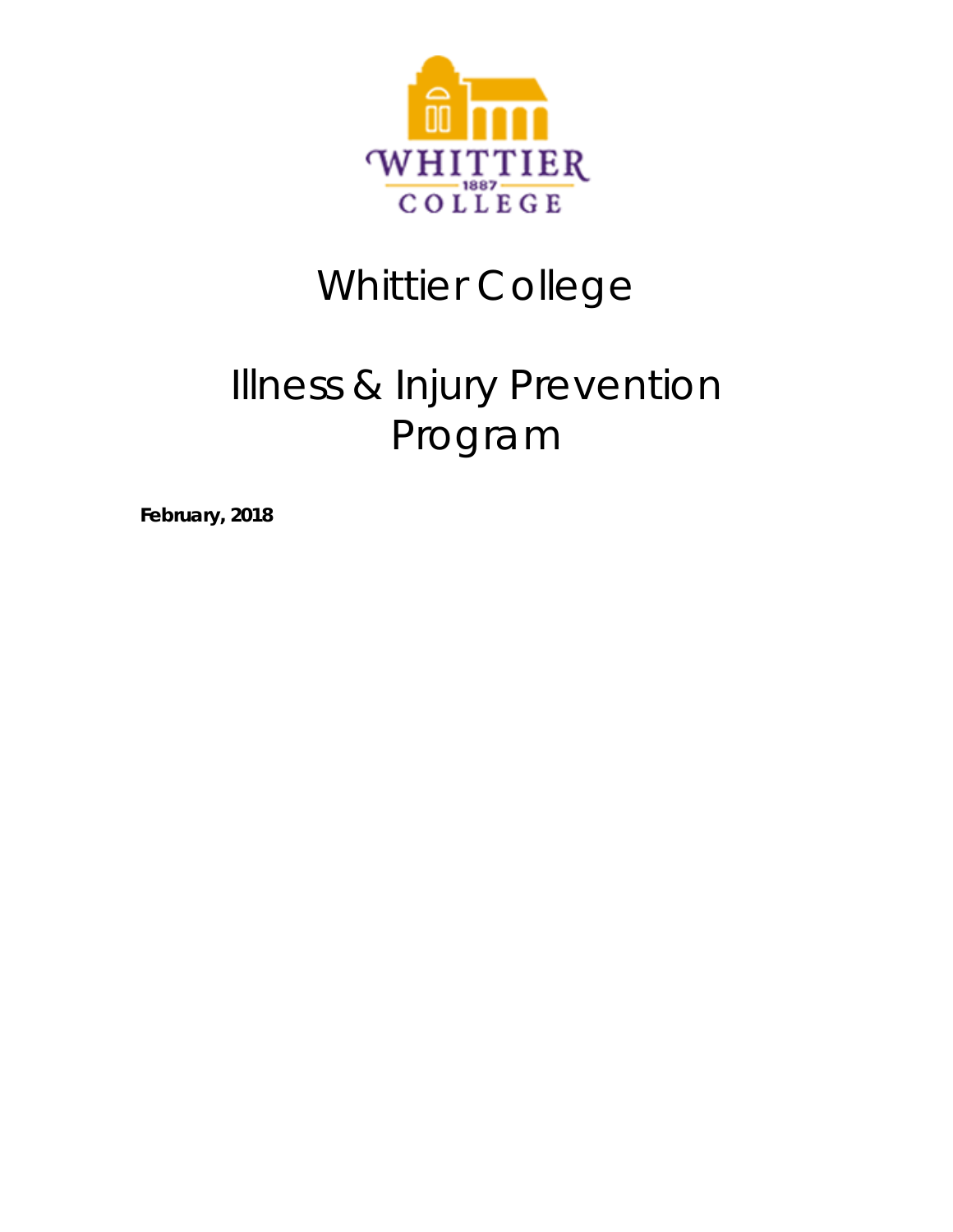#### **ILLNESS & INJURY PREVENTION PROGRAM**

#### **TABLE OF CONTENTS**

- 1.0 References
- 2.0 Administering Agency
- 3.0 Policy
- 4.0 Purpose
- 5.0 Scope
- 6.0 Responsibilities
	- 6.1 Injury and Illness Prevention Program Administrator
	- 6.2 Supervisors/Managers
	- 6.3 Employees
	- 6.4 Contractors
- 7.0 Program Requirements
	- 7.1 Employee Health and Safety Training
	- 7.2 Safety Meetings
	- 7.3 Safety Audits
	- 7.4 Other Health and Safety Programs
- 8.0 Communication of Health & Safety Issues
- 9.0 Identifying, Evaluating, and Preventing Occupational Safety and Health Hazards
- 10.0 Accident Investigations
- 11.0 Correcting Unsafe or Unhealthy Conditions and Work Practices in a Timely Manner
- 12.0 Employee Health and Safety Training Program
	- 12.1 Injury and Illness Prevention Program Training
	- 12.2 Safe Work Practices When Using Hazardous Materials
	- 12.3 Safe Work Practices When Using Machinery and Equipment
	- 12.4 Specific Hazardous Situations
	- 12.5 Hazardous Substances
	- 12.6 Processes
	- 12.7 Procedures
	- 12.8 New Equipment
- 13.0 Record Keeping & Records Access
- 14.0 Plan Review

#### **Appendices**

- Appendix A: Safety Inspections and Audits
- Appendix B: Departmental Safety Meetings
- Appendix C: Managers/Supervisors Safety Meetings
- Appendix D: Environmental Health and Safety Committee
- Appendix E: Hazard Communication Program
- Appendix F: Chemical Hygiene Plan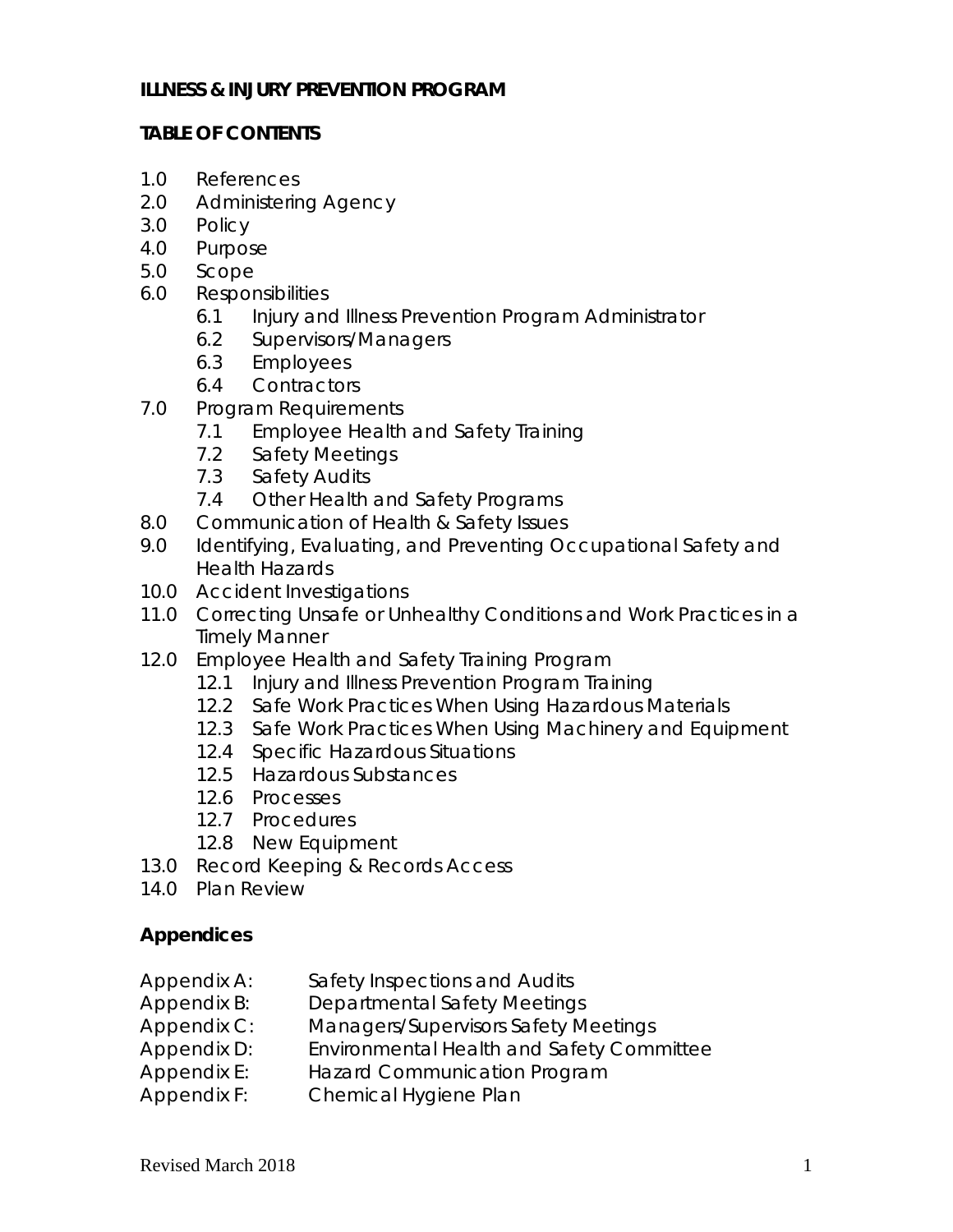#### **Illness & Injury Prevention Program**

#### **1.0 References**

Title 8, California Code of Regulations,  $\delta$  3203 (8 CCR 3203) Whittier College Hazard Communication (HAZCOM) Program.

#### **2.0 Administering Agency**

State of California, Division of Occupational Safety & Health (Cal/OSHA).

#### **3.0 Policy**

It is the intent of Whittier College to develop policies and procedures to comply with Labor Code §6401.7 (SB 198) and the General Industry Safety Order §3203, "Injury & Illness Prevention Program."

It is the policy of Whittier College, insofar as is reasonable and practical, to ensure that employees know the potential hazards of their work activities and environment. Whittier College will provide employees safety training to prevent injury and illness. No employee will engage in or be required to perform any work that will expose employees or others to unreasonable danger or risk of injury or illness.

Departments must periodically inspect for unsafe conditions and work practices and correct any deficiencies found. Additionally, the Chemical Hygiene Officer and/or their designee, Human Resources, or a designee from the safety committee will conduct periodic inspections for unsafe workplace conditions and practices as needed.

#### **4.0 Purpose**

Employees (when mentioned includes student employees) have a right and a need to know the potential hazards of their work activities and their work environment, as such knowledge is essential to reducing the incidence and cost of occupational injuries and illnesses. The Whittier College Hazard Communication (HAZCOM), Program provides a more detailed description of the Injury & Illness Prevention Program (IIPP), as it pertains to hazardous materials.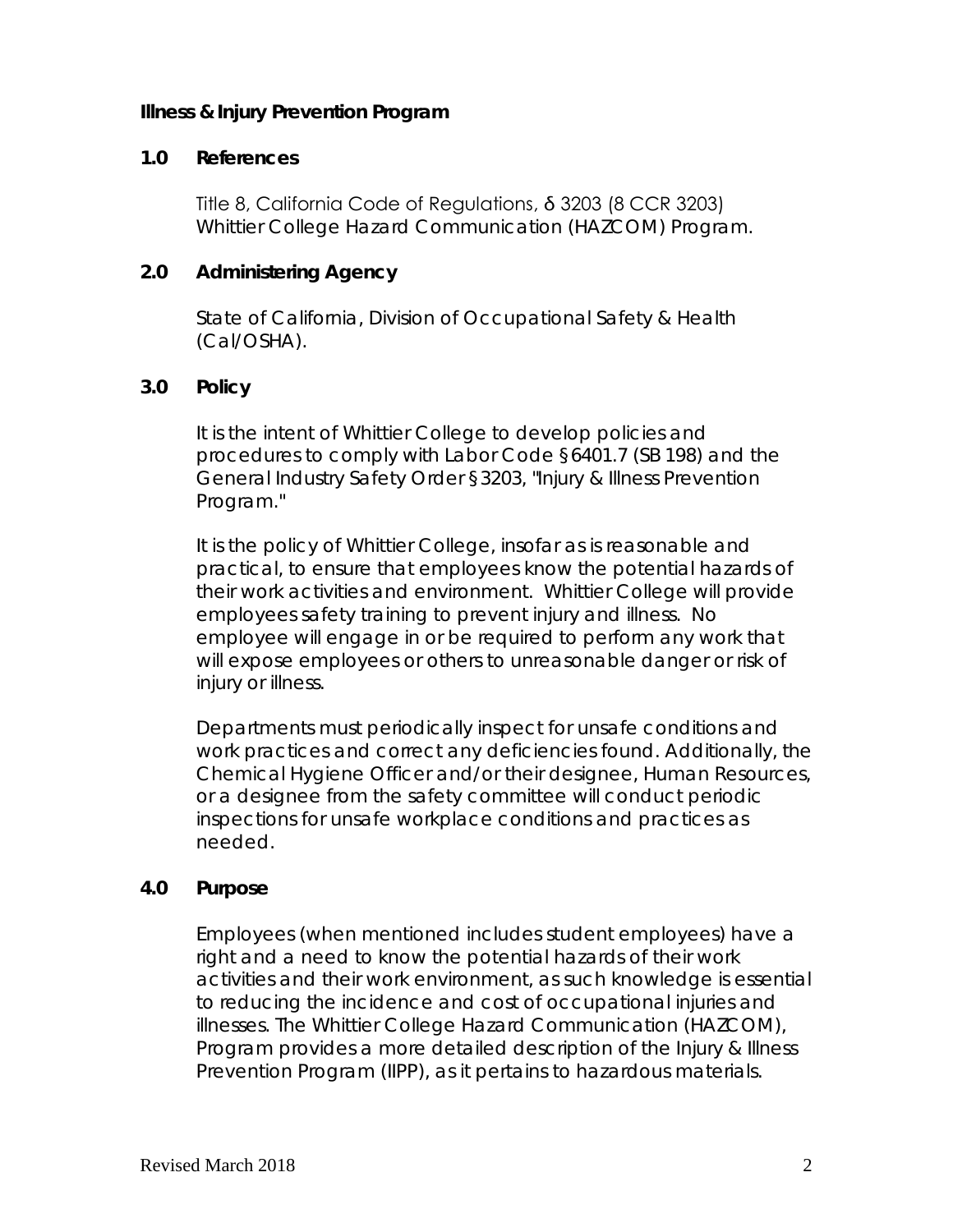The Whittier College IIPP is intended to inform the employee of safety precautions necessary to prevent or minimize occupational injuries, illnesses and hazards. This is accomplished through safety meetings, training, reporting programs, and safety audits.

### **5.0 Scope**

- **5.1** This program applies to all Whittier College employees, including compensated student workers. Addressing nonoccupational injuries and illnesses of student workers is not part of the IIPP. Activities involving hazardous materials are also covered by the Whittier College HAZCOM Program and Chemical Hygiene Plan.
- **5.2** The HAZCOM program addresses potential occupational hazards known to be present in the workplace, that employees may be exposed to under normal conditions or in foreseeable emergencies.

#### **6.0 Responsibilities**

# **6.1 Injury and Illness Prevention Program Administrator**

Description of Authority and Responsibility:

- Ensure that Whittier College's IIPP policies and practices are implemented.
- Ensure that employees are provided a safe and healthy work place.
- Ensure that operations are in compliance with the IIPP and applicable federal, state, and local regulations and standards.
- Develop, implement, and monitor the IIPP.
- Assist departments in complying with the IIPP requirements including safety meetings, training and reporting programs, audits, and record keeping.
- Maintain all environmental monitoring records.
- Maintain employee medical and exposure records.
- Provide access to records in accordance with Title 8.

#### **6.2 Supervisors/Managers (Administrators, Department Chairs, Program Coordinators/Directors)**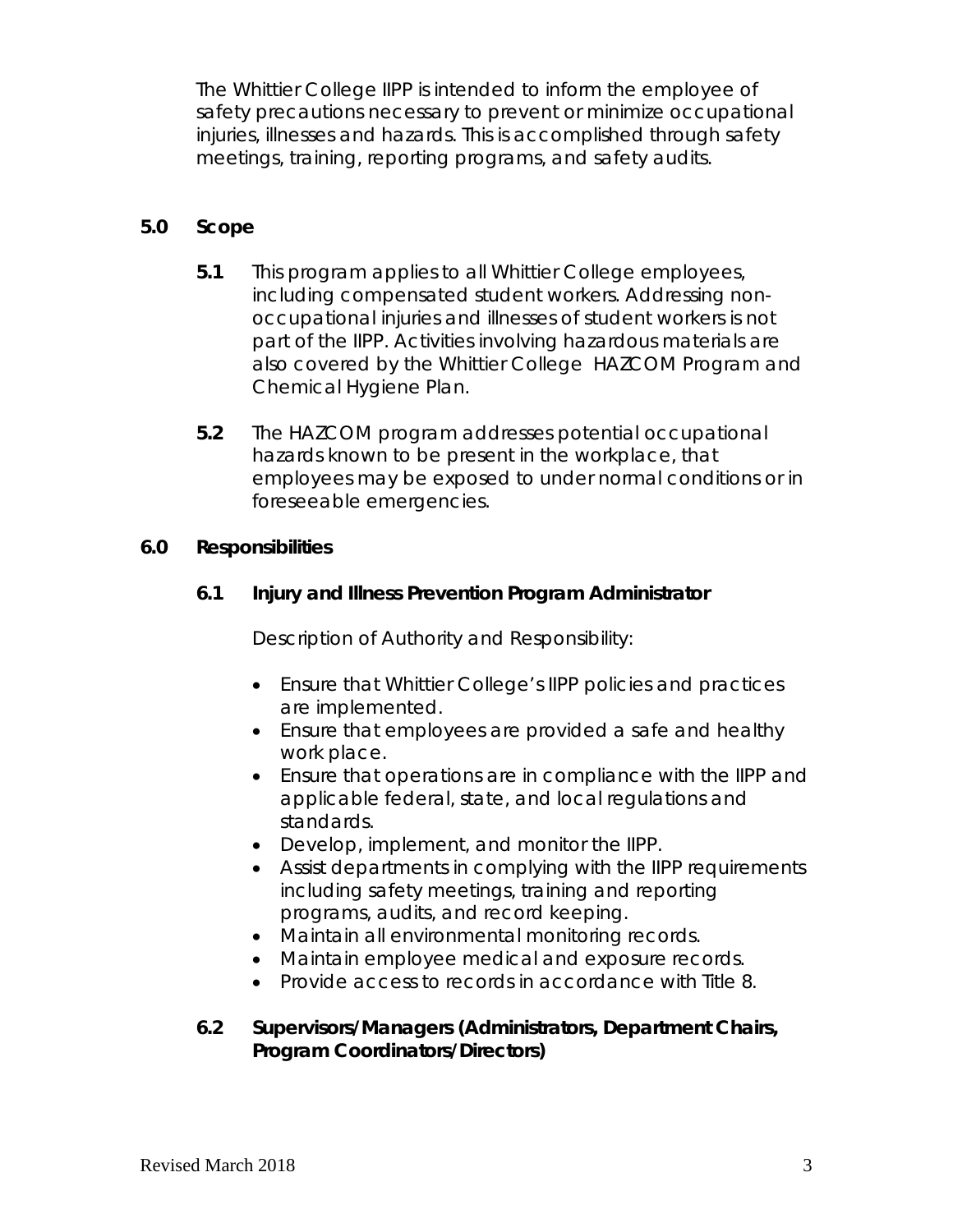- Ensure that direct reports and department employees implement the IIPP and associated programs and practices required to meet all applicable regulatory requirements.
- Maintain a safe and healthy workplace.
- Conduct safety inspections.
- Ensure compliance with Cal/OSHA and other applicable federal, state, and local safety, health standards and regulations.
- Develop local procedures to ensure effective compliance with the requirements of the IIPP - the major requirements are summarized in section 7.0.
- Provide employees (prior to, or at the time of their initial assignment), with information and training regarding identified workplace hazards , and whenever a new potential hazard or assignment is introduced into the workplace. Note: Training should be communicated in a language readily understood by the employee(s).
- Inform outside contractors who work in areas under the department/program's jurisdiction of the hazards to which contractor employees may be exposed.
- Encourage employees (without fear of reprisal), to inform their supervisors of workplace hazards.
- Ensure that employees participate in ongoing safety training.
- Monitor ongoing performance and participation as required in the IIPP through the performance appraisal process as identified in the faculty/employee handbook.

# **6.3 Employees**

- Responsible for adhering to safe and healthy work practices.
- Responsible for following all of the procedures and guidelines established in the IIPP.
- Responsible for immediately reporting any unsafe conditions to his/her supervisor.
- Actively participate in safety/ health training and other related activities.

# **6.4 Contractors**

• Must have their own IIPP that must complement Whittier College's IIPP.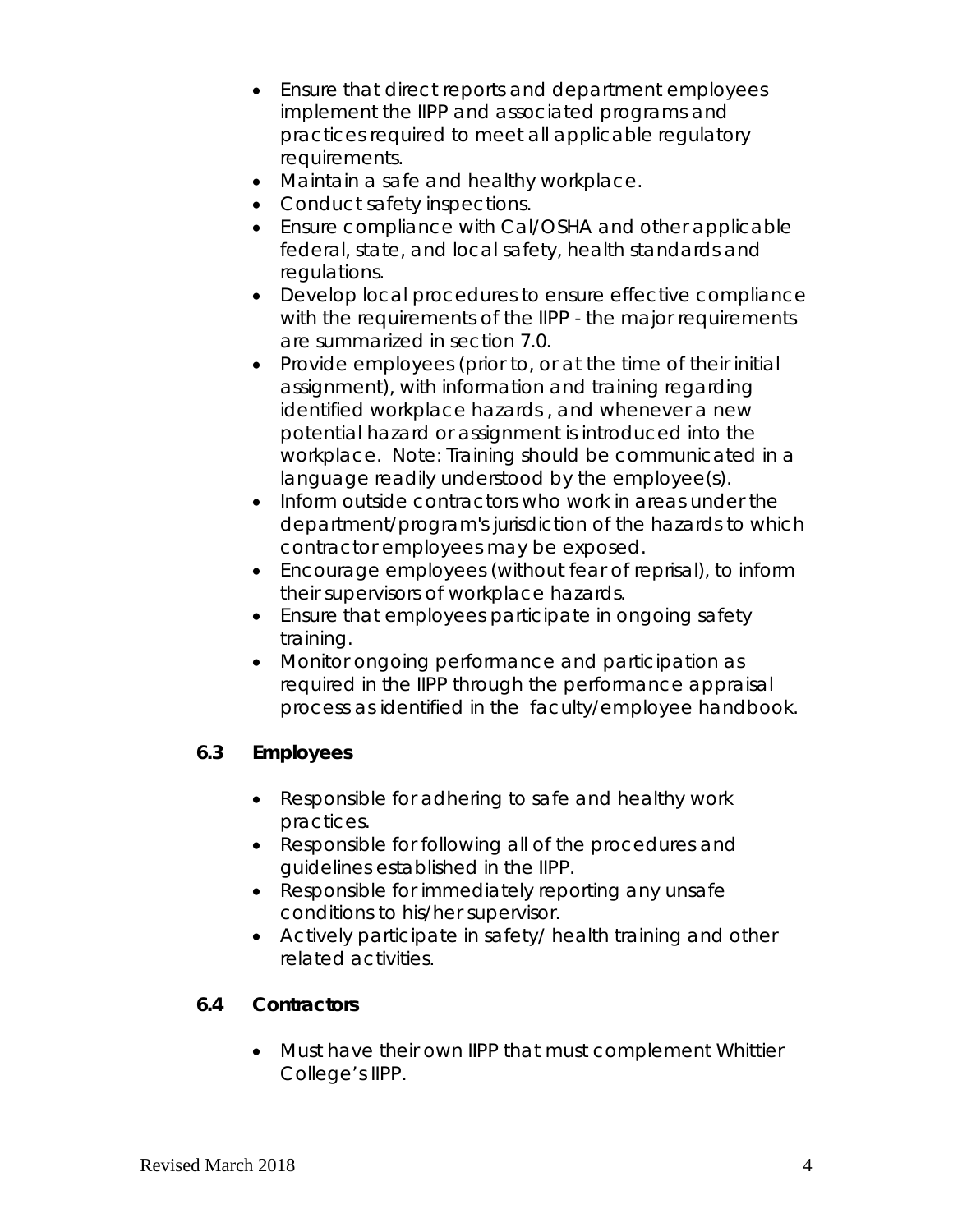• Must meet all regulatory requirements and actively participate in site health and safety activities as required in College agreements, contracts, and/or purchase orders.

#### **7.0 Compliance**

The major requirements of the Whittier College IIPP can be grouped into the following areas:

#### **7.1 Training Programs - Described in Section 12.0**

#### **7.2 Safety Meetings - Described in the following Appendices:**

Appendix B: Department Safety Meetings Appendix C: Department Head Safety Meetings Appendix D: Environmental Health & Safety Committee

#### **7.3 Safety Audits - Described in the following Appendix:**

Appendix A: Safety Audits

#### **7.4 Other State Health and Safety Programs - Described in the following Appendices:**

Appendix E: Hazard Communication Program Appendix F: Chemical Hygiene Plan

Compliance will be among the items covered during the annual safety audits (Appendix A). Safety audits will include records evaluation for compliance with IIPP requirements (section 7.0) Additionally, the audits will include an employee questionnaire regarding IIPP procedural adherence and compliance.

Employees found violating workplace safety practices or found jeopardizing the safety of others shall be subject to disciplinary action in accordance with existing Whittier College policies and administrative regulations. Violations of management directives, College IIPP rules, regulations, work practices, or policies will result in disciplinary action. Any action taken will not violate employee rights under Cal/OSHA regulations and will be enforced in a nondiscriminatory manner.

#### **8.0 Communication of Health and Safety Issues**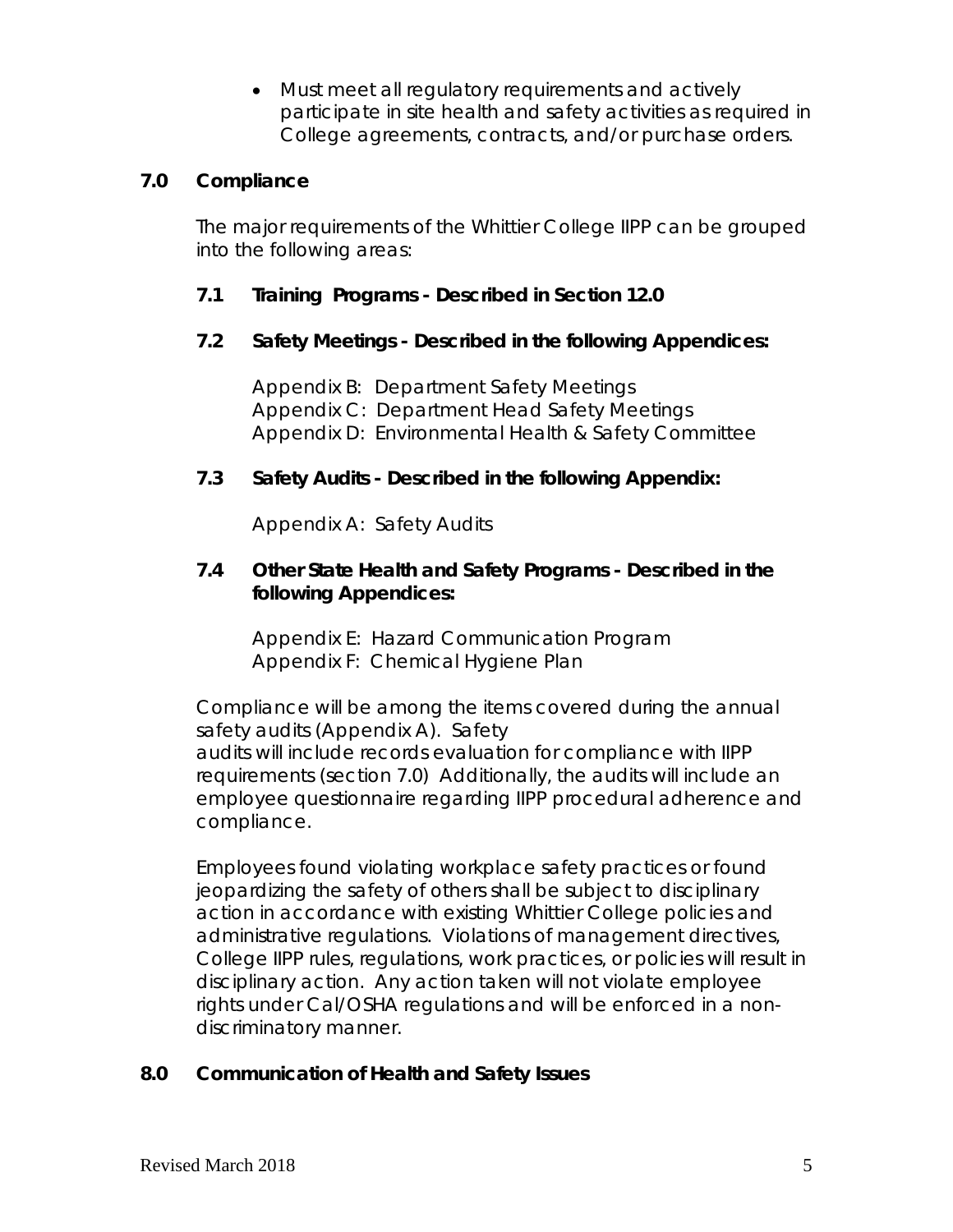Throughout Whittier College's occupational safety programs, employees, supervisors, managers, students, contractors, and consultants are encouraged to openly and freely discuss safety, health concerns and other related issues.

Supervisors/Managers are responsible for communicating with employees about occupational safety and health issues in a form readily understandable by the employees they oversee.

Whittier College's communication system includes:

- New employee orientation including a discussion regarding safety and health policies/ procedures.
- Review of the College IIPP.
- Safety training programs.
- Regularly scheduled safety meetings.
- Posted or distributed safety information.
- A system for employees to anonymously inform management about workplace hazards.
- The Environmental Health & Safety Committee.

The Environmental Health & Safety Committee will ensure that the following objectives are achieved:

- The committee meets regularly, but not less than quarterly.
- Minutes or written records are prepared for each meeting, documenting the safety and health issues discussed. The records shall be made available to all affected employees through the use of postings, newsletters, or other appropriate written communication. Records of the meetings will be kept on file with the IIPP Administrator for at least three (3) years.
- Review of reports of safety inspections, investigations of occupational accidents, including causes for any incident resulting in injury, illness, or exposure to hazardous substances. Where necessary or appropriate, the committee will submit suggestions to management for the prevention of future incidents.

#### **9.0 Identifying, Evaluating and Preventing Occupational Safety and Health Hazards**

Whittier College has a variety of systems and programs in place to identify, evaluate and prevent occupational safety and health hazards.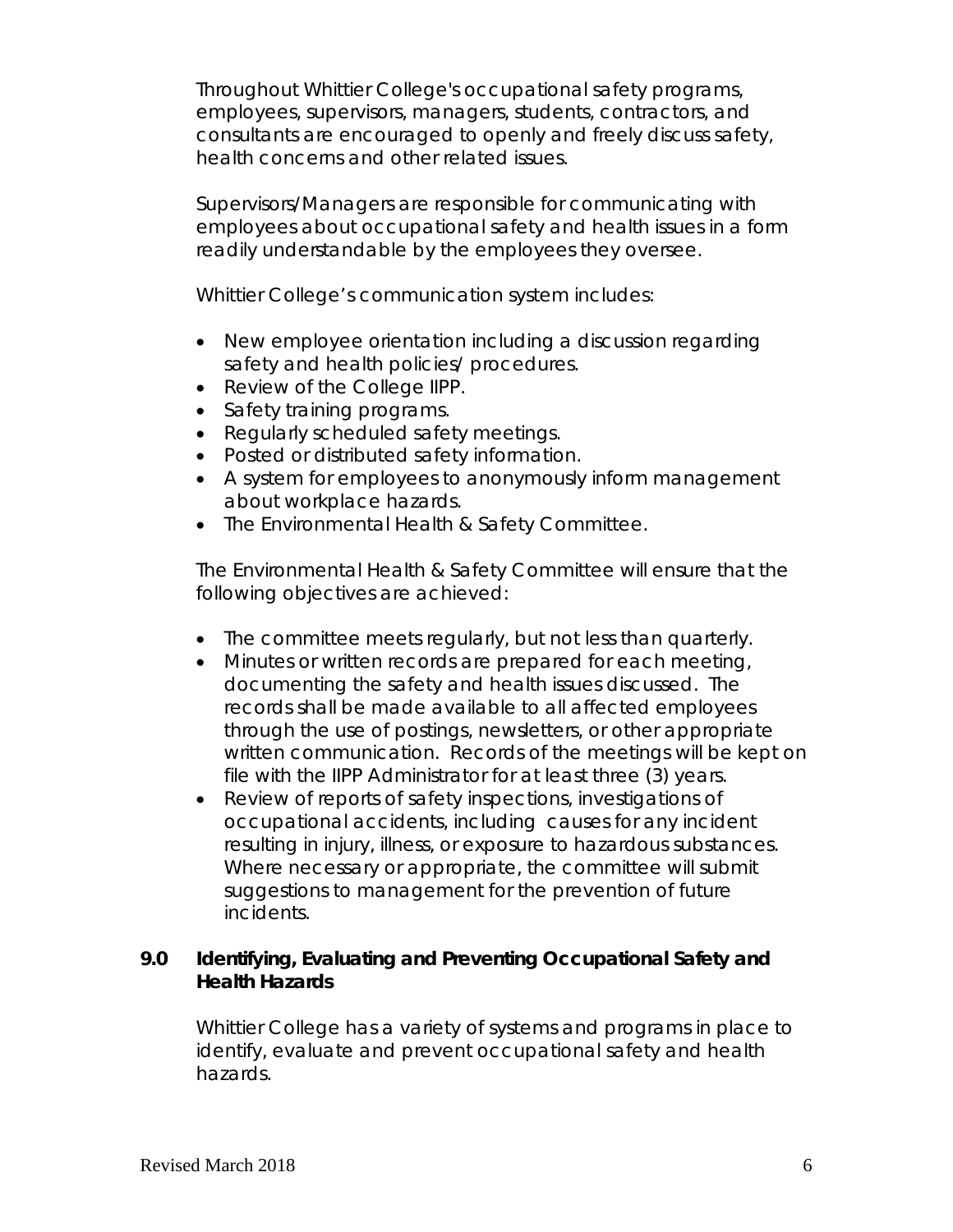The IIPP Administrator's responsibilities include but are not limited to the following:

- Developing, implementing, and monitoring the effectiveness of College safety and health programs.
- Reviewing applicable general industry safety orders and other safety orders that apply to the College's program and facility operations. Auditing the health and safety program described in Appendix A.
- Investigating occupational accidents, injuries, illnesses, and hazardous events that have occurred at Whittier College.
- Addressing concerns raised by employees during safety meetings.
- Addressing concerns reported to the Human Resources office (including anonymous reports).

Workplace Inspections. Supervisors/Managers shall ensure that departmental health and safety inspections are conducted regularly.

Inspections will be scheduled and will be conducted using the following criteria:

- An initial inspection when a program is first established.
- An inspection whenever new substances, processes, procedures, or equipment are introduced to the workplace which may present a new occupational safety and/or health hazard.
- An inspection of affected areas whenever the management is made aware of a new or previously unrecognized hazard.
- When occupational illnesses and injuries occur. These inspections will be conducted with the following considerations:
- Management personnel conducting inspections will be designated by the IIPP Administrator in conjunction with departmental managers/supervisors.
- Inspections may be accomplished using check-off forms or other methods of documentation.
- Copies of the completed check-off forms or other documents will be distributed to the following College personnel when applicable:
	- IIPP Administrator
	- Environmental Health & Safety Committee
	- Supervisors/Managers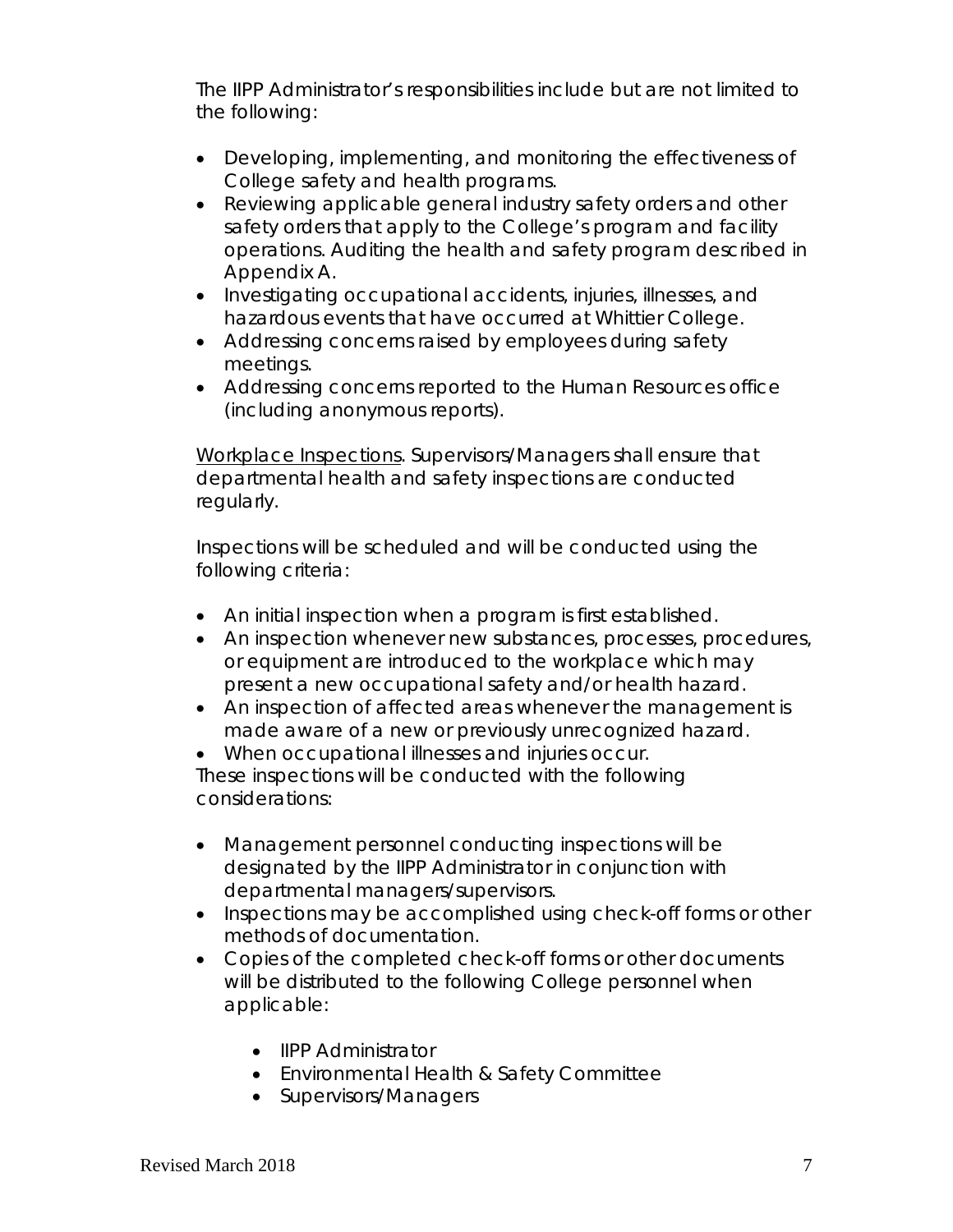• Department Chairs

Safety Activities. Job Safety Analysis (JSA), employee safety training, or issue-specific assessments (e.g., department ergonomic studies) may be used in lieu of or to supplement the workplace inspections.

# **10.0 Accident Investigations**

Accident investigations can be conducted to identify and correct unsafe conditions and practices. These investigations will be conducted for all work-related injuries and illnesses resulting in employees being unable to work. Accident Investigations will consist of the following:

- Injured workers and witnesses will be interviewed.
- Workplace will be examined for hazards associated with the accident/exposure.
- The cause of the accident/exposure will be determined.
- Corrective action will be determined and taken to prevent the accident/exposure from reoccurring.
- Documentation of the findings as well as actions taken to address/alleviate the safety hazard..

### **11.0 Timely Correction of Unsafe or Unhealthy Conditions and Work Practices**

Unsafe or unhealthy work conditions, practices and procedures shall be corrected in a timely manner based on the severity of the hazard. Hazards shall be corrected according to the following practices:

- When observed or discovered; and
- When an imminent hazard exists which cannot be immediately abated without endangering employee(s) and/or property, assigned personnel will remove all exposed employees from the area except those necessary to correct the existing condition. Employees who are required to correct the hazardous condition shall be provided protection gear/equipment.
- Unsafe conditions that require repair work (i.e. uneven walking surfaces) shall be reported to the Director of Facilities. Repair requests that involve imminent safety hazards will be given top priority.

#### **12.0 Employee Health and Safety Training Program**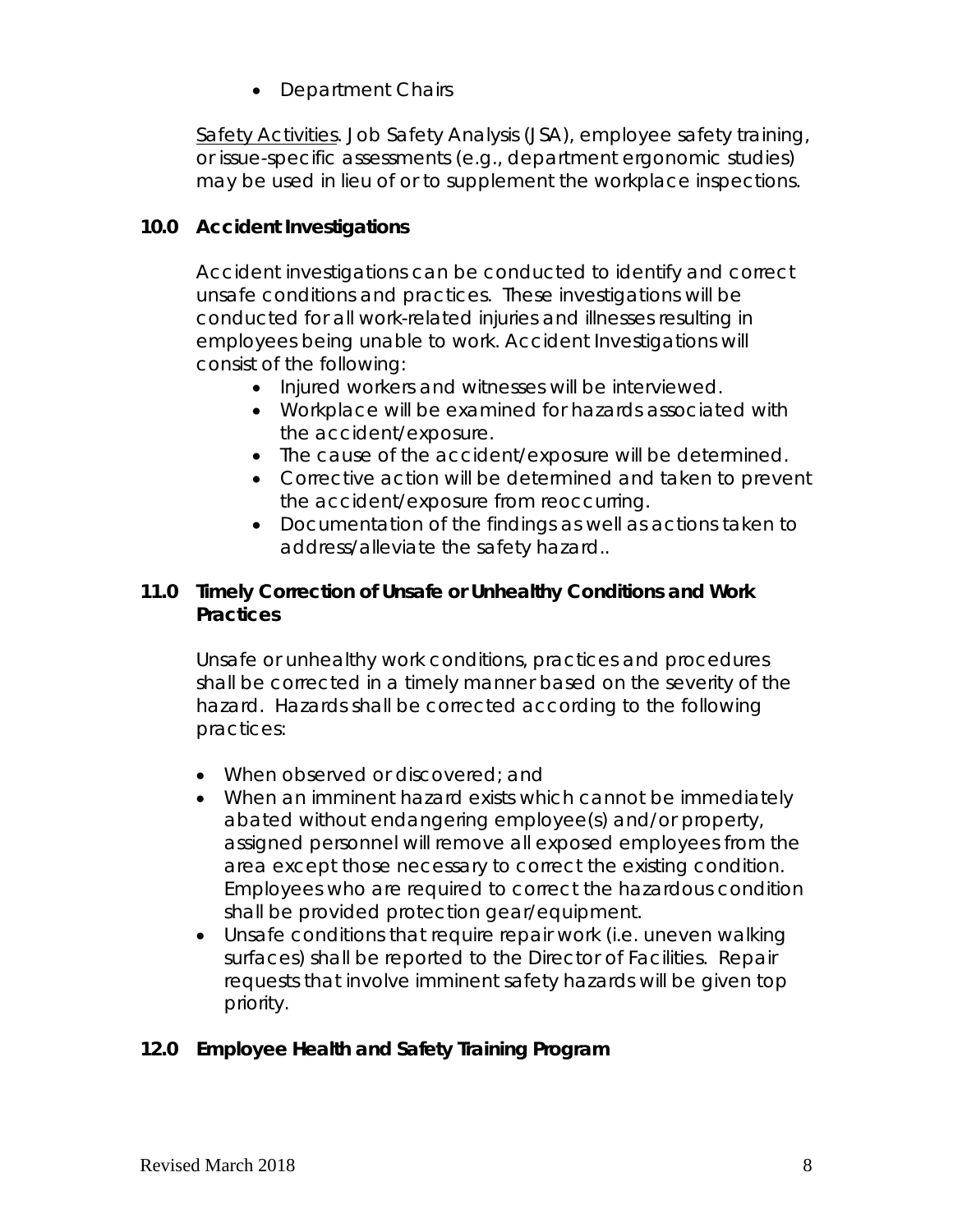Whittier College's health and safety training program is intended to provide College employees with general safety and health information, and to inform employees of hazards specific or unique to their position.

The IIPP Administrator shall ensure that all Managers/ Supervisors are aware of the safety and health hazards that may be located in their departments.

The types of safety training and how it can be completed are as follows:

#### **12.1 Injury and Illness Prevention Program (IIPP) Training**

All employees, consultants, contractors and their representatives, are required to complete IIPP (general safety) training prior to starting their assigned job. This training can be accomplished via any of the following:

- Completing work-specific training in relation to safety issues in their areas.
- Completing the "New Employee Orientation" program. This orientation is organized by Human Resources and includes general safety training.

Training and instruction is provided:

- When the IIPP is established/updated.
- To all new employees.
- To all employees given new job assignments for which training has not been provided previously.
- Whenever new substances, processes, procedures and/or equipment are introduced to the workplace and represent a new hazard.
- Whenever Whittier College is made aware of a new or previously unrecognized hazard.
- To Managers/Supervisors to familiarize them with the safety and health hazards to which employees under their immediate supervision may be exposed.
- To all employees with respect to potential hazards specific to each employee's job assignment.

Employees who attend mandatory IIPP training will be expected to sign attendance sheets and actively participate in the training program.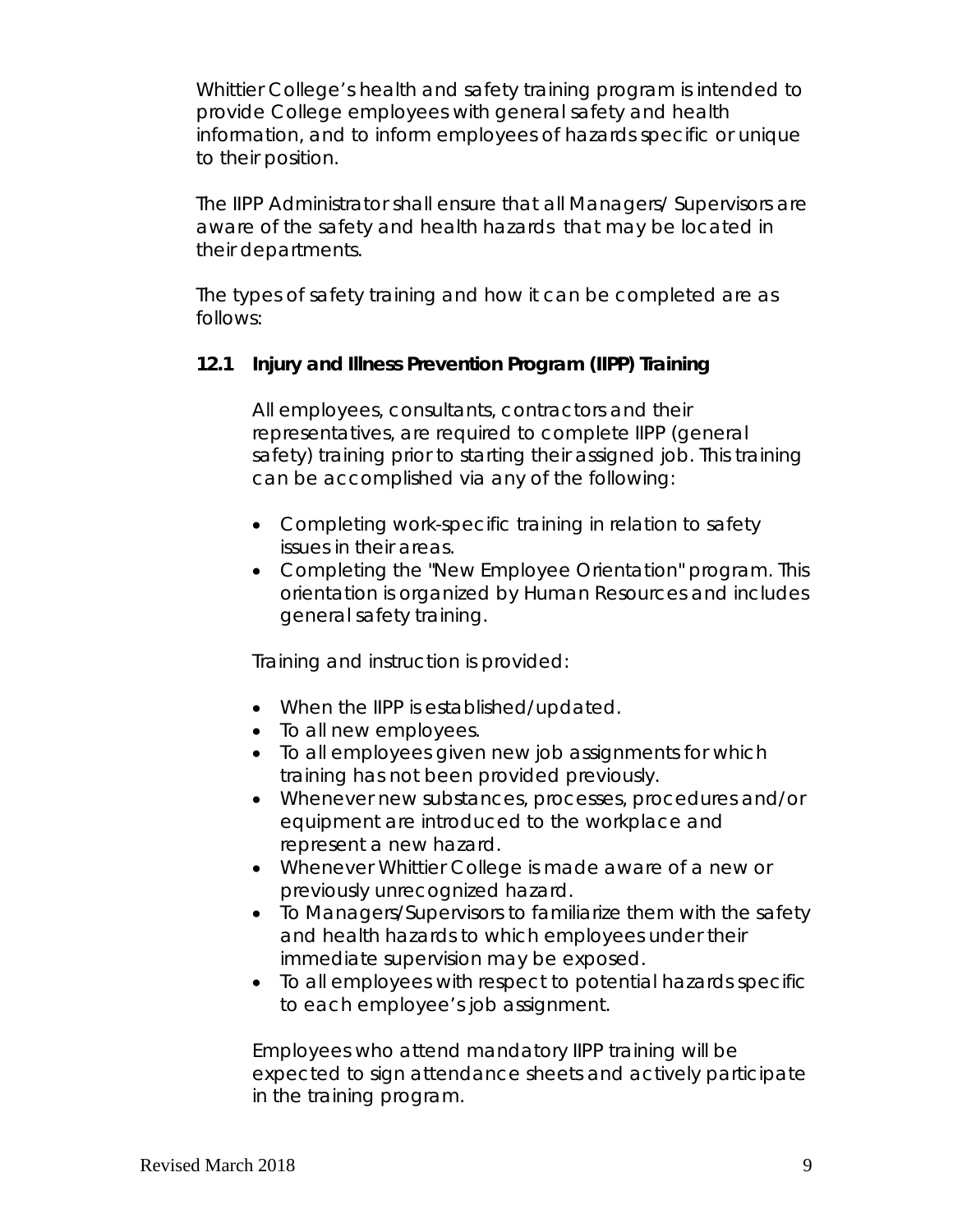#### **12.2 Safe Work Practices When Using Hazardous Materials**

Individuals who work with hazardous materials must complete HAZCOM (Appendix F) training.

#### **12.3 Safe Work Practices When Using Machinery and Equipment**

Employees who use hazardous machinery/ equipment in the course of their assigned position, must receive training on the safe use of the machinery/equipment prior to beginning their assigned position. Examples of the equipment covered by this section include, but are not limited to, forklifts, power tools such as saws, drills, jackhammers, aerial lifts, heavy equipment (e.g. backhoe or tractor), analytical equipment, industrial furnaces, and autoclaves.

The completion of a training course must be documented and shall include the following:

- Review of equipment operating procedures.
- Review of all potential hazards and the corresponding protective measures.
- Name of the qualified trainer.
- The length of time employee will be supervised during initial operation.

Any training provided by equipment manufacturers and representatives is acceptable provided it addresses all of the safety concerns.

#### **12.4 Specific Hazardous Situations**

Confined space entries, trenching, live electrical work, etc., are all specific hazardous situations. Managers/Supervisors are responsible for ensuring that safe work practices are followed regarding any potentially hazardous work situation.

Managers/Supervisors are responsible for ensuring that employees receive the necessary training to perform his/her job safely.

Dates, times, and course overviews for specific health and safety training sessions can be obtained by contacting the Human Resources department.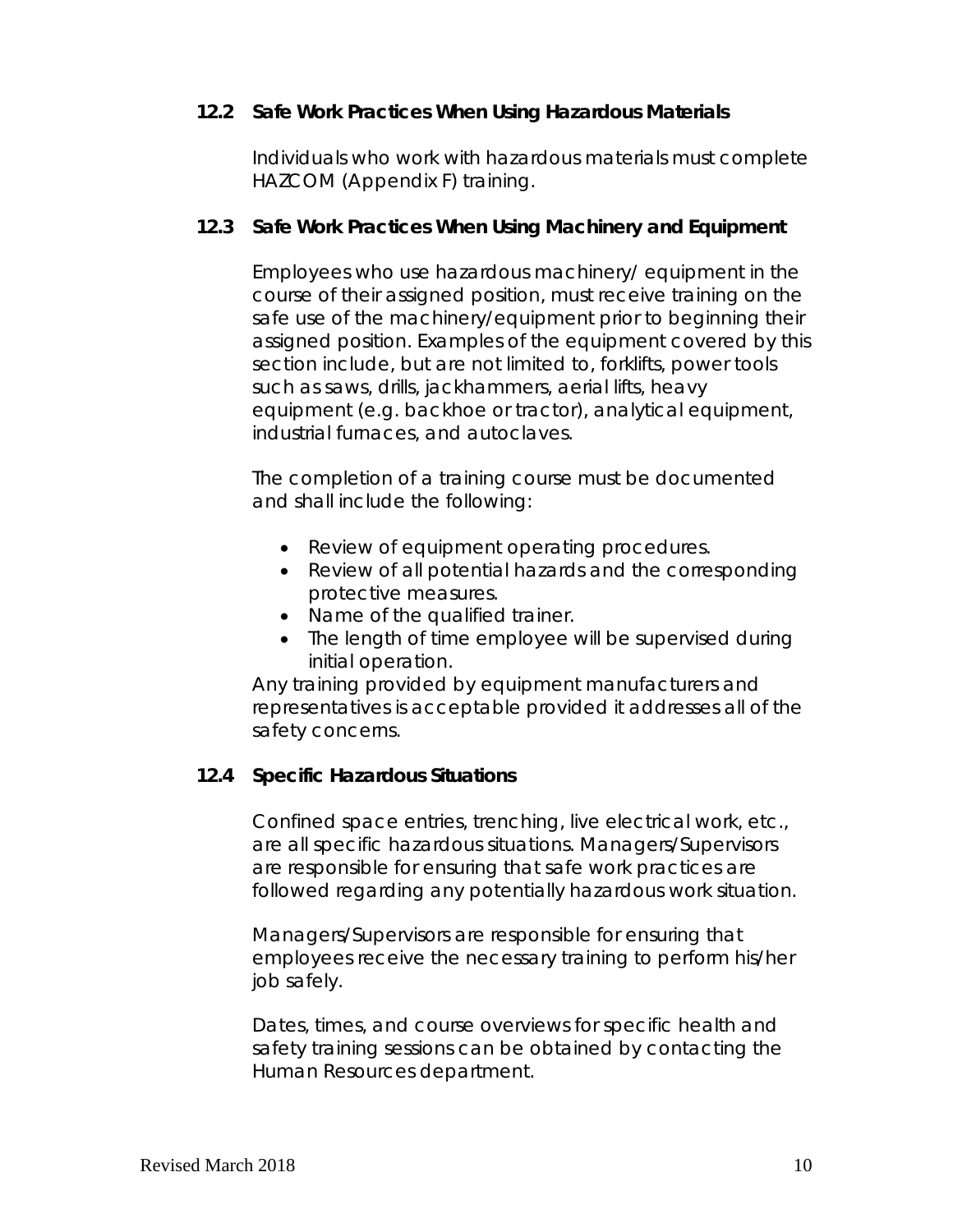#### **12.5 Hazardous Substances**

Formal training must be provided regarding the use/storage/disposal of new substances. Training is provided on a one-on-one basis, between the employee and supervisor. The experienced user must obtain and review the SDS for pertinent safety information. New users of hazardous materials must first complete the training outlined in section 12.2 (Safe Work Practices for Using Hazardous Materials).

#### **12.6 Processes**

The term "process" applies to the production of a product. Since hazardous materials at Whittier College are not used to produce a material product, Whittier College is not considered to conduct processes, nor in any way does Whittier College simulate production processes.

#### **12.7 Procedures**

It is the responsibility of Whittier College to provide general safety programs for the campus community. The individual departments and programs, with assistance from Human Resources, must customize these programs to meet their individual department needs. The Director of Human Resources, the Chemical Hygiene Officer and the Environmental Health & Safety Committee will assist with implementation of these safety programs. The Human Resources department also provides safety training on an ongoing basis. Annually, departments and programs are audited by EH&S for safety compliance.

#### **12.8 New Equipment**

Supervisors/Managers are responsible for ensuring that the users of any new "hazardous equipment" have been appropriately trained.

Safety audits will be conducted to assess the effectiveness and thoroughness of such training. The criteria for evaluating the effectiveness of this training is based on:

- Documentation that training has been given;
- Identified injuries associated with the use of the equipment; and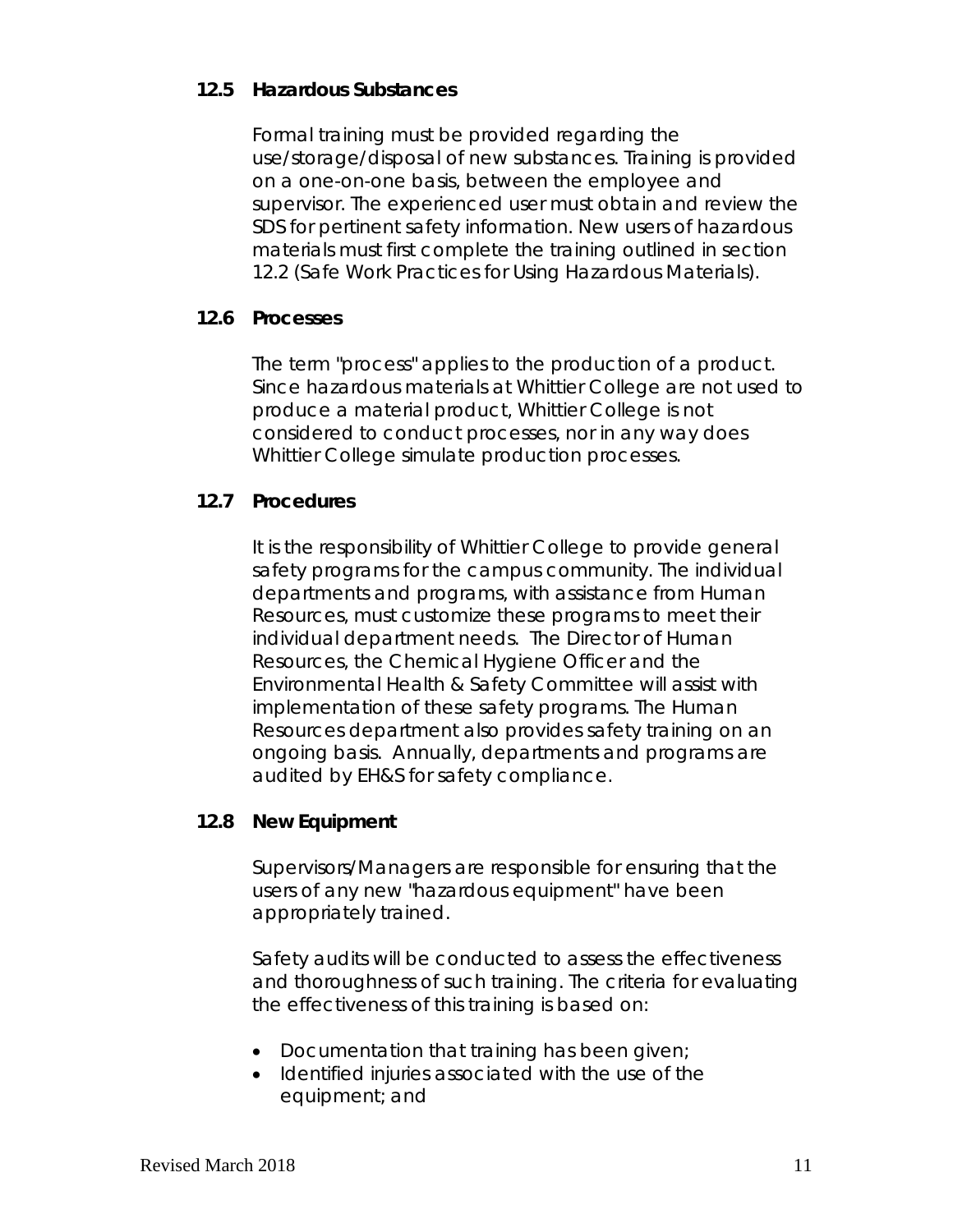• Interviews held with the equipment user to assess operational skill and personal knowledge of the applicable safety precautions.

#### **13.0 Record Keeping and Record Access**

Record keeping requirements of Title 8 CCR (d) are addressed in this section.

- **13.1** Records listed below are required by Cal/OSHA and will be maintained for the following periods:
	- Employee exposure records, 30 years.
	- Employee medical records, 30 years.
	- Environmental monitoring records, 30 years.
	- Safety training, safety meetings, safety audits, etc, 3 years
- **13.2** Records required by Cal/OSHA will be maintained as follows:

The Human Resources Department will maintain environmental monitoring records, and employee exposure and medical records.

Supervisors/Managers will maintain records of safety training, safety meetings, safety audits, etc. Original documents or copies of the original documents must be maintained to meet the requirements of this section. Also, copies must be sent to the Human Resources department. Other methods of record keeping or tracking, such as computer databases, may be used only as supplements to the recordkeeping requirement listed herein.

**13.3** The hazard assessments; health and safety inspections; and accident investigation records will identify the person conducting the inspection/activity; any unsafe conditions; or practices identified; and the corrective action(s) taken to eliminate or control the hazard.

Health and safety training records shall include the name of the employees trained; date and type of training provided; the training title; and the name of the trainer.

**13.4** An employee's records will be made available upon request to the employee; the employee's authorized representatives; and to the appropriate regulatory agencies.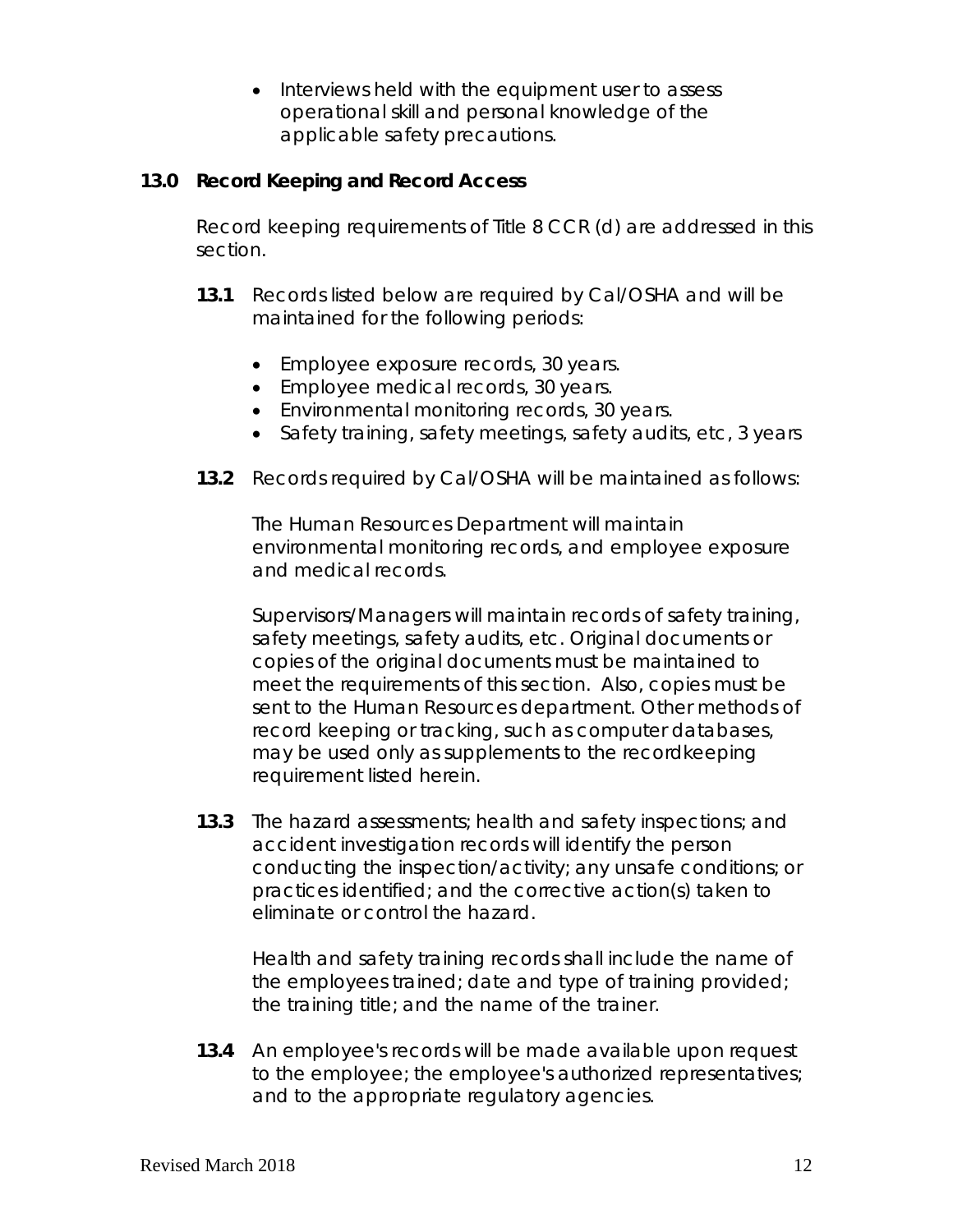- **13.5** Information considered to be pertinent to an employee's exposure (to toxic substances or harmful physical agents) record are:
	- Any documentation of workplace monitoring or measurement.
	- Safety Data Sheets (SDS) or if these are not available, any other information that reveals the identity of a toxic substance or harmful physical agent.
- **13.6** Information considered pertinent to an employee's medical record made or maintained by a physician, nurse, or other health care professional, and released by the employee are as follows:
	- Medical and employment questionnaire or histories.
	- Results of medical examinations and laboratory and other diagnostic tests.
	- Medical opinions, diagnoses, progress notes, and recommendations.
	- Descriptions of treatments, first aid, and prescriptions.
	- Employee medical complaints.
- **13.7** The IIP Program Administrator will ensure a copy of the Injury & Illness Prevention Program (IIPP) is available upon request to:
	- Employees;
	- Employee's designated representatives; and
	- Appropriate regulatory agencies.

#### **14.0 Plan Review**

The IIP Program Administrator will be responsible for ensuring the IIPP is reviewed at least once during the first year after implementation and then again, at least annually thereafter.

**The review will be to ensure that the written plan is appropriate for the Whittier College community at the time of the review and to assess any anticipated future safety changes. The IIP Program Administrator or designee will be required to provide written verification that the review was conducted, as well as provide written documentation of any changes, suggested modifications, and/or improvements.**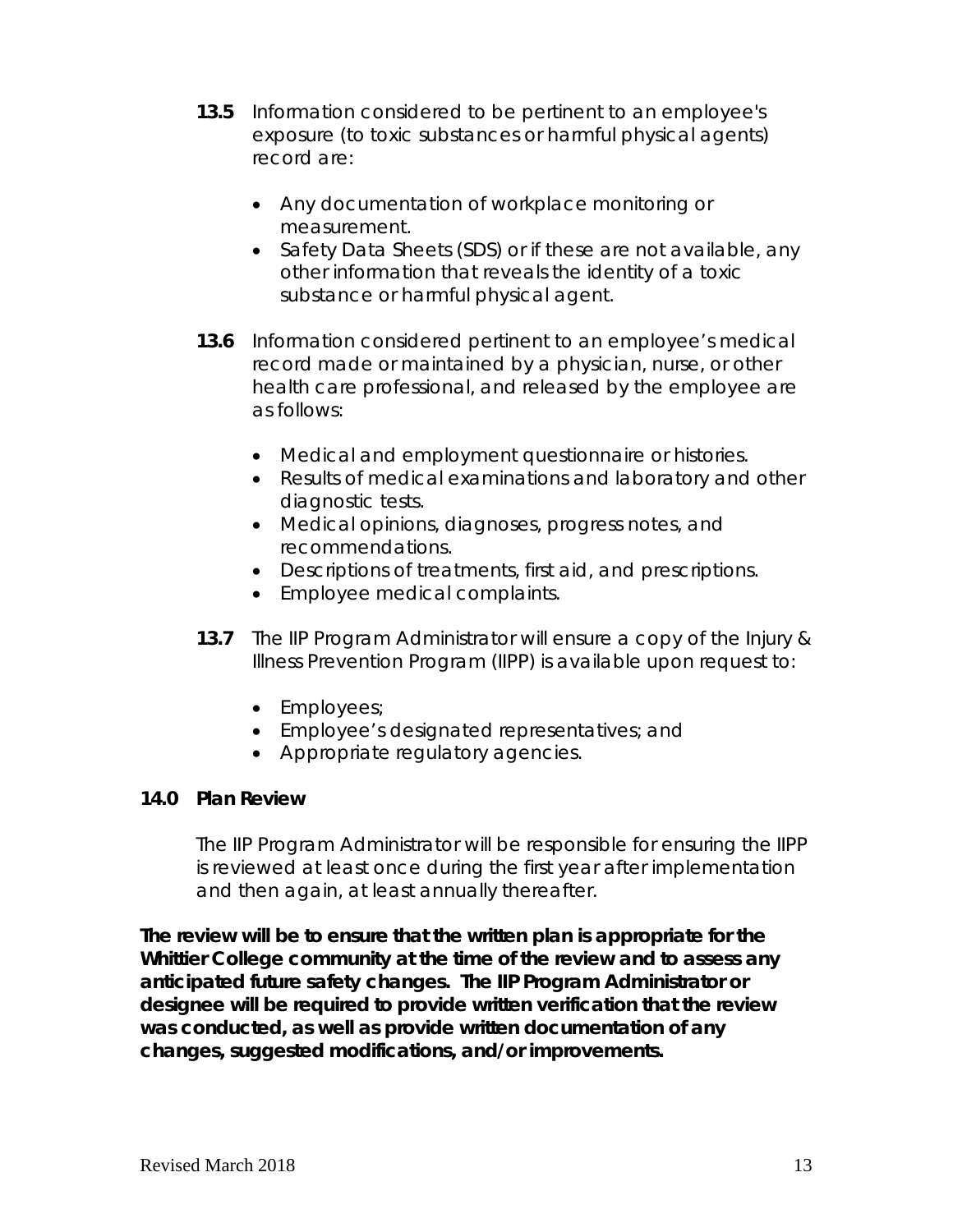#### **APPENDIX A: SAFETY AUDITS**

#### **PURPOSE:**

To evaluate department operations for compliance with applicable federal, state, and local safety and environmental regulations.

#### **FREQUENCY:**

Periodic. Frequency based on the hazards and degree of risk.

#### **AUDITORS:**

IIPP Administrator, Supervisors/Managers, Environmental Health and Safety Committee, Campus Safety

#### **AREAS COVERED/AUDITED:**

- Policy and Administrative Control
- General Housekeeping
- Respiratory Protection
- Hearing Protection Selection
- Personal Protective Equipment
- Equipment Lockout & Tagging
- Safety Showers/Eyewash Stations
- Hazardous Waste Storage
- Microwave Oven Monitoring
- Welding Operations
- Food Safety/Sanitation
- Fire/Life Safety
- Accident/Injury Reporting
- Access Platforms
- Confined Space Entry
- Compressed Gas Cylinders
- Contractor General Safety Rules & Regulations
- Heavy Equipment
- Department Emergency Procedures
- New Employee Training
- Local Exhaust Ventilation
- Compliance with Hazard Communication Program, Chemical Hygiene Plan, and IIPP.
- Chemical/Hazardous Waste Management
- Biological/Infectious Waste Management
- Radioactive Materials Management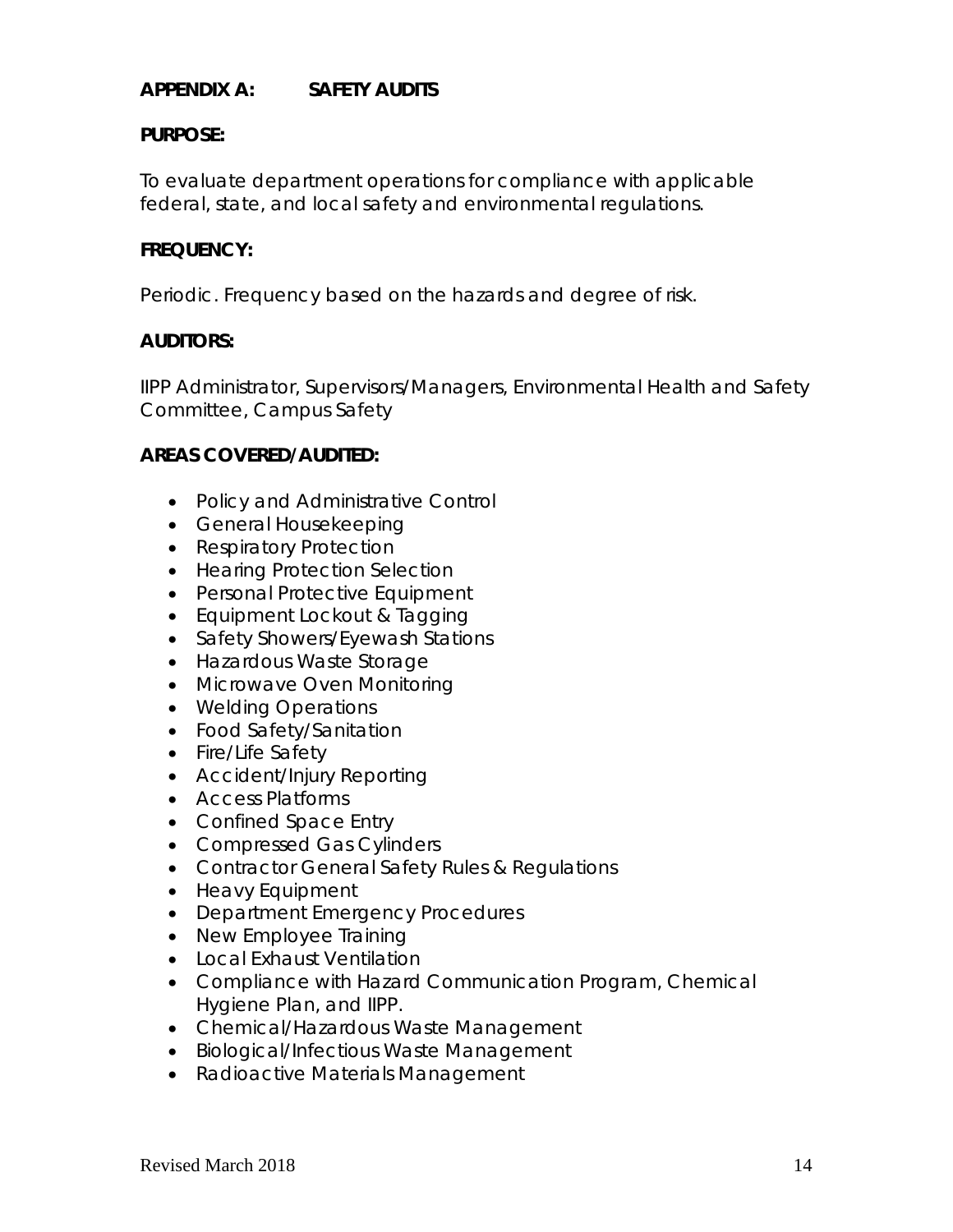# **DOCUMENTATION:**

An audit report will be issued that notes compliance; lists any deficiencies found; addresses potential hazards; as well as suggested corrective action(s).

# **FOLLOW-UP:**

All corrective actions taken should be documented and filed with the audit report.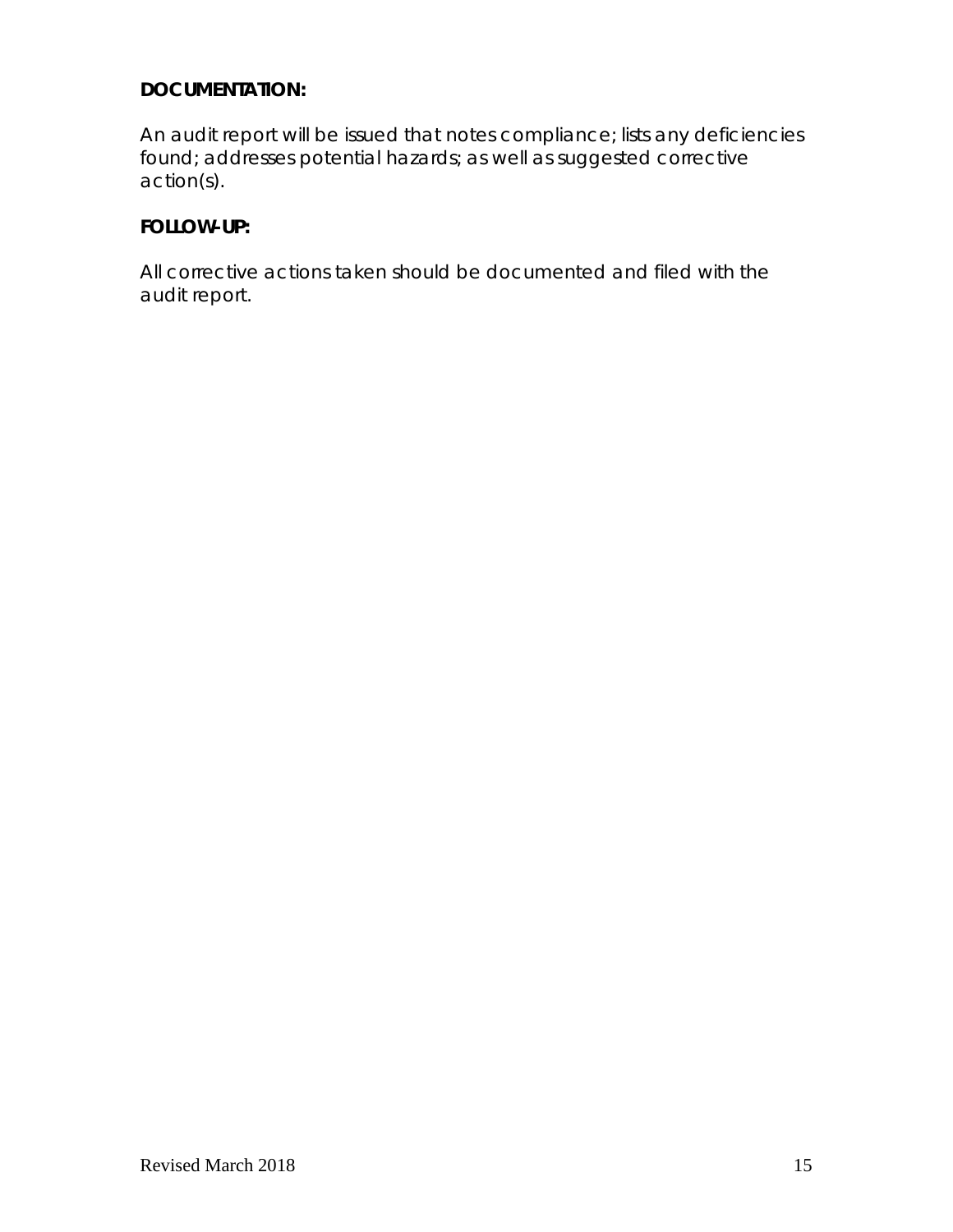### **APPENDIX B: DEPARTMENTAL SAFETY MEETINGS**

#### **PURPOSE:**

- To provide safety training on new procedures and equipment.
- To discuss the safety issues related to a current project.
- To provide employees with a regular forum for reporting and discussing safety concerns.

#### **FREQUENCY:**

Monthly departmental meetings.

#### **PARTICIPANTS:**

All employees.

#### **PRESENTERS:**

Generally, first and second line supervision will facilitate/coordinate this meeting. However, all employees are encouraged to present topics and participate in the presentations/discussions. Guest presenters from various safety organizations are encouraged to facilitate a meeting.

#### **TOPICS:**

Suggested topics include, but are not limited to:

- Past Performance and Current Safety Goals
- Office Safety
- Emergency Procedures
- Lifting Injuries and Back Injury Prevention
- Hazard Communication Program training
- Proper Handling of Hazardous Materials/Waste
- Personal Protective Equipment
- Vehicle/Cart Safety
- Confined Space Entry
- Fire Prevention
- Chemical Hazards
- Respiratory Protection
- Machine Guarding
- CPR
- Bomb Threats
- Active Shooter Training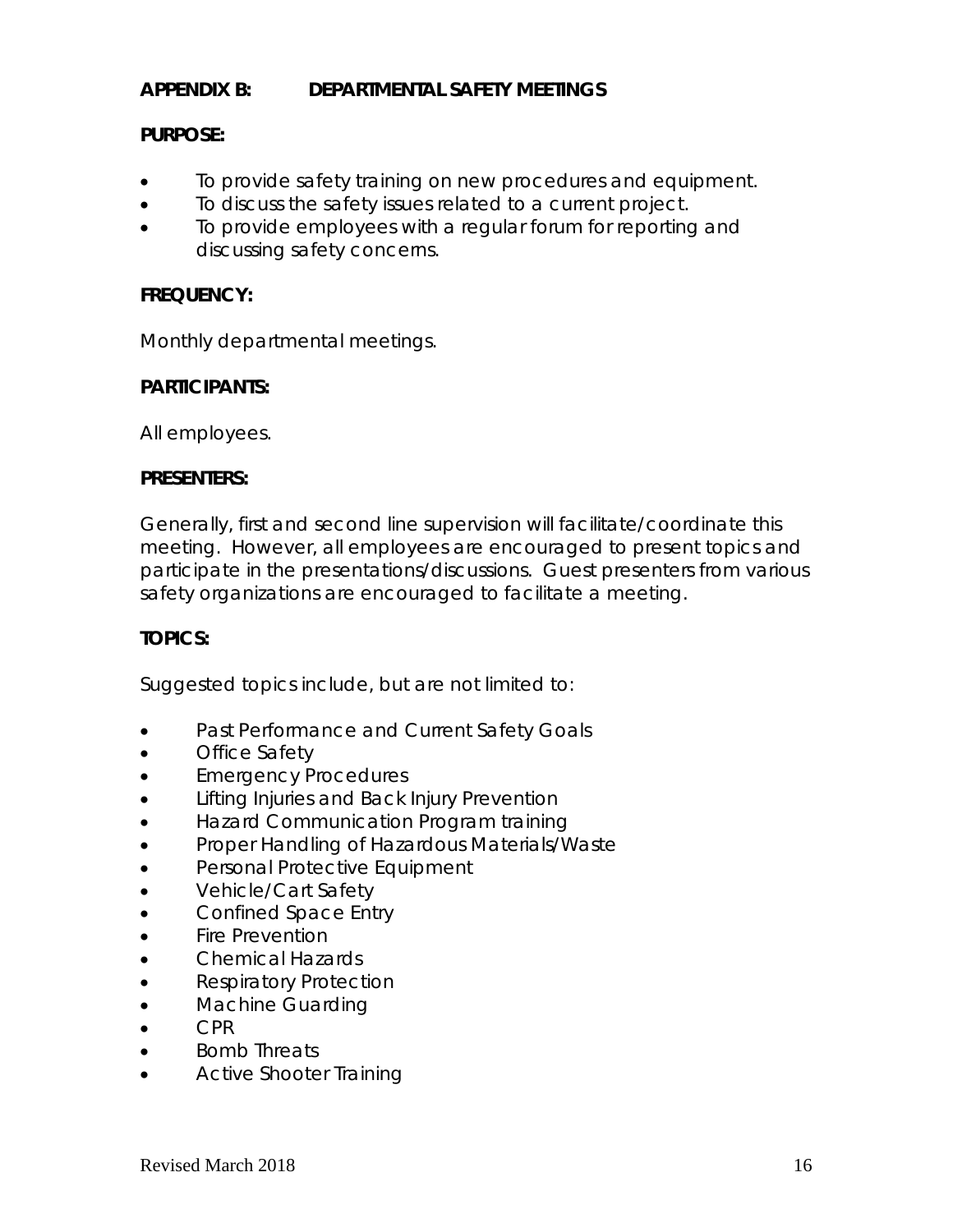### **DOCUMENTATION/FOLLOW-UP:**

All department safety meetings must be documented. Documentation must include the following:

- The safety training topic;
- The date of the training session;
- The name of the presenter; and
- A list of the employees in attendance.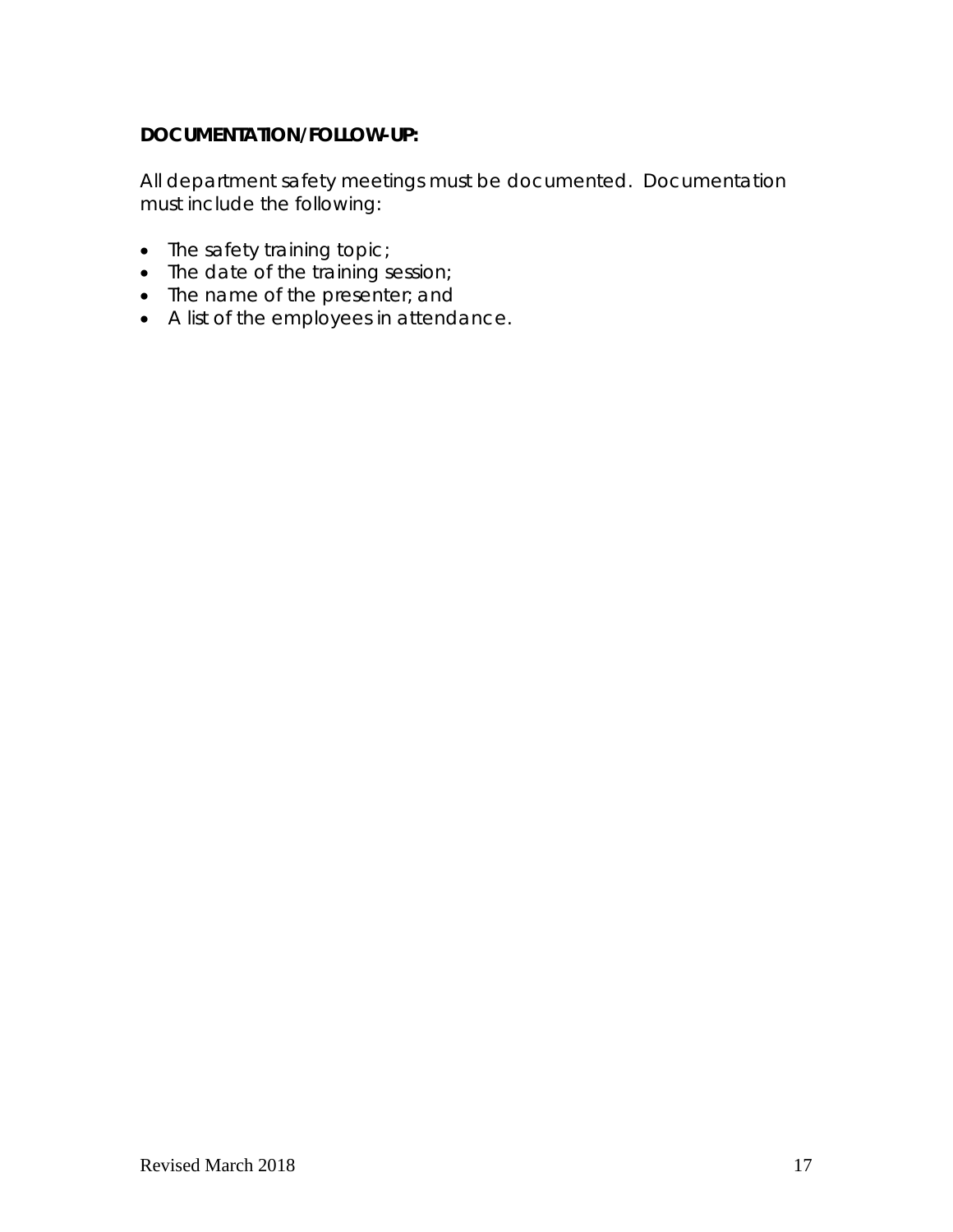# **APPENDIX C: DEPARTMENT HEAD SAFETY MEETINGS**

#### **PURPOSE:**

- To provide a forum for departmental management to discuss safety and health-related issues and new program implementation.
- To facilitate resolution to safety-related concerns.
- To provide a means of evaluating the safety-related performance of supervisors and their managers.
- To provide a forum for the Environmental Health & Safety Committee to voice suggestions and concerns to supervisors/ managers, that relate to health and safety.

#### **FREQUENCY:**

Semiannually.

#### **PARTICIPANTS:**

- Administrators:
- Deans;
- Directors:
- Division Chairs:
- Program Directors/Coordinators;
- Managers;
- Guests from related departments are also encouraged to participate.

#### **TOPICS: Topics should include, but are not limited to:**

- Department and campus emergency procedures.
- Injury /accident experience (OSHA-reportable and minor injuries).
- Results of various safety audits (observations, severity).
- Safety-related projects (completed, outstanding, in progress).
- Preventative/corrective actions.
- Items of interest from the Environmental Health and Safety Committee meetings.

#### **DOCUMENTATION/FOLLOW-UP:**

- Documentation should include the following:
- Verification of meeting/training, including a list of attendees;
- Any suggestions, recommendations, and complaints. These must be recorded and reviewed at each subsequent meeting until all issues are resolved.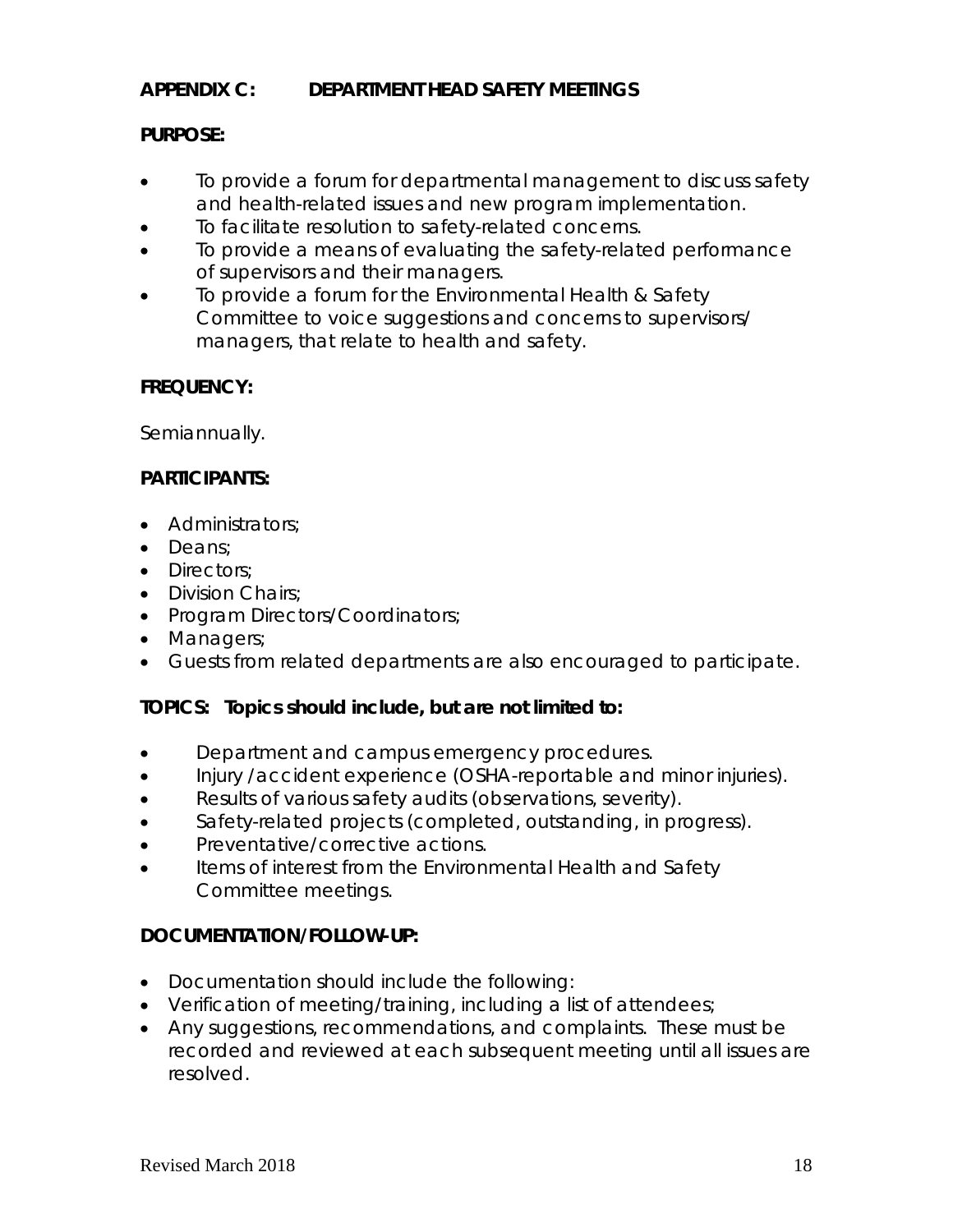# **APPENDIX D: ENVIRONMENTAL HEALTH & SAFETY COMMITTEE**

#### **PURPOSE:**

- To provide a forum for all members of the campus community to discuss issues that impact campus safety.
- To provide a forum for the campus community to voice suggestions to senior management, regarding concerns, and recommendations, related to employee health/safety.
- To provide the necessary documentation for follow-up and correction of safety-related issues.
- To review and evaluate the effectiveness of campus safety programs and provide an avenue for employees to make recommendations for improvement.

#### **FREQUENCY:**

Quarterly.

#### **PARTICIPANTS:**

All scheduled meetings are announced prior to the meeting and open to the entire campus community.

Permanent members of the Environmental Health and Safety Committee include representatives from the following groups/departments:

- Athletics
- Bon Appetit
- Broadoaks
- Campus Safety
- Chemical Hygiene Officer
- Communications
- Counseling
- Disability Services
- Facilities
- Faculty Representative
- Finance and Administration
- Health
- Human Resources
- IT Services
- Library
- Performing Arts Center
- Student Life
- Student Representative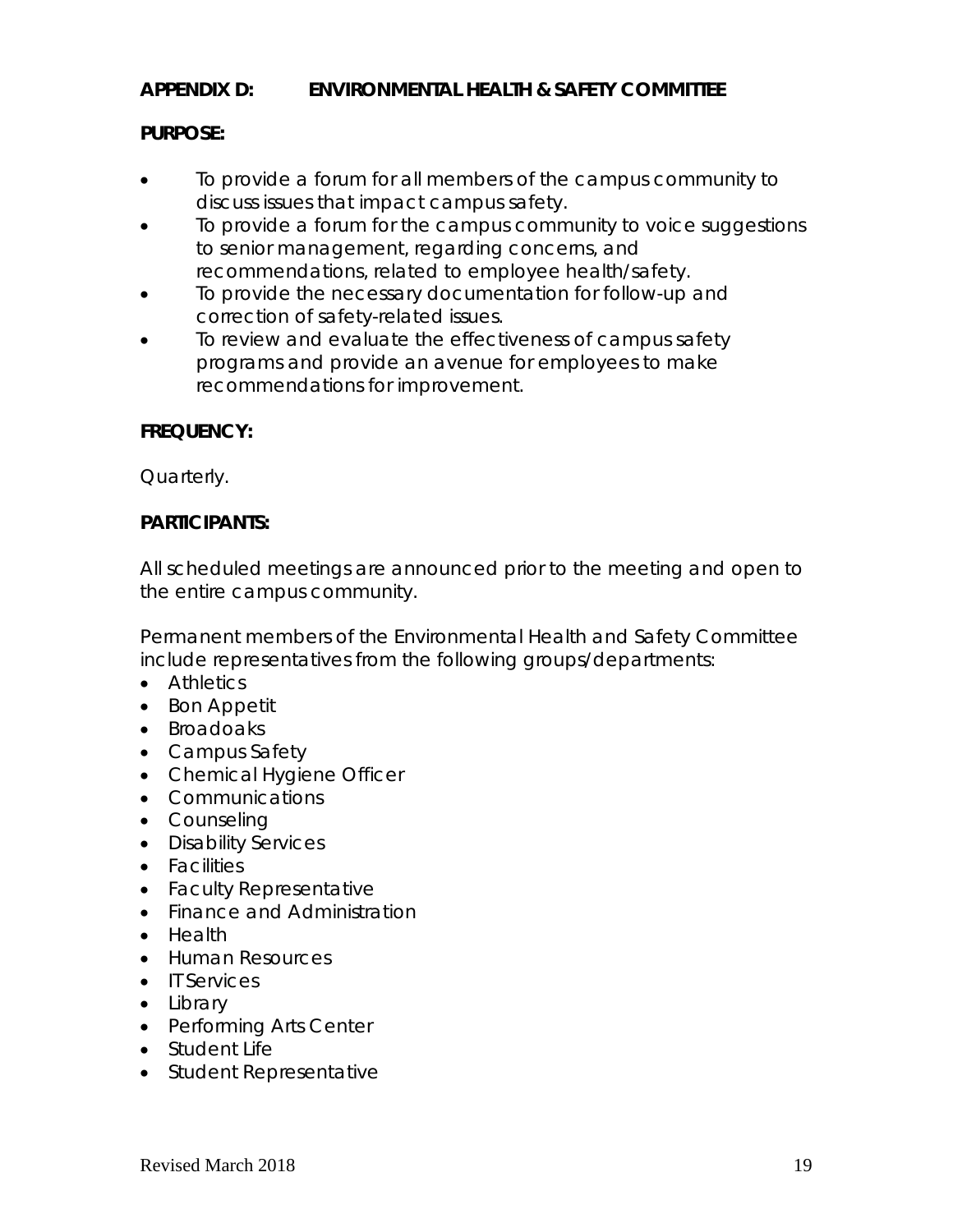# **TOPICS:**

Discussions are driven by issues and concerns raised during the Environmental Health and Safety Committee meeting.

#### **DOCUMENTATION/FOLLOW-UP:**

Items are documented for tracking purposes and their status reviewed at each meeting until completed. Copies of the minutes are maintained in the Human Resources Office.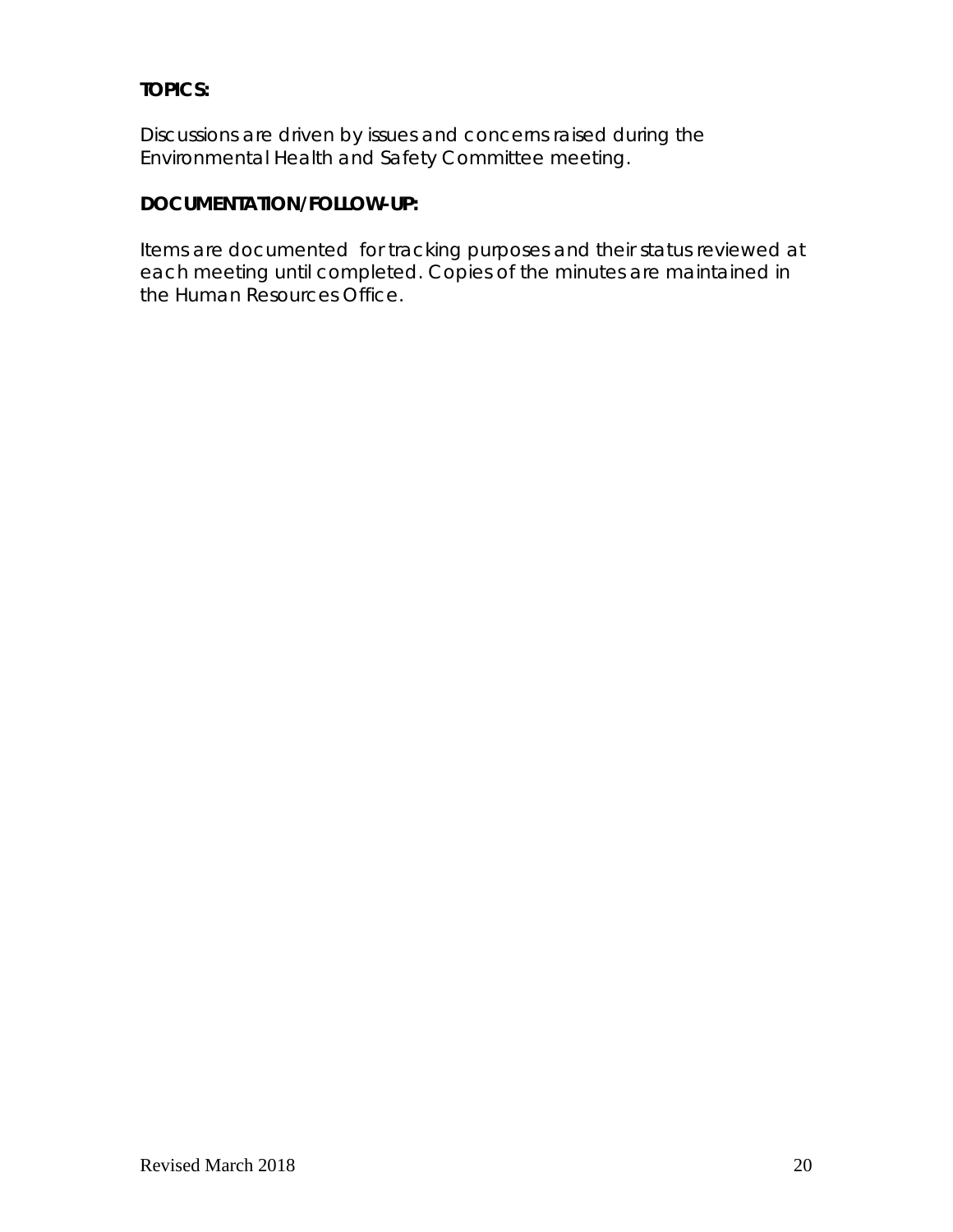# **APPENDIX E: HAZARD COMMUNICATION PROGRAM**

**See HAZCOM Program**